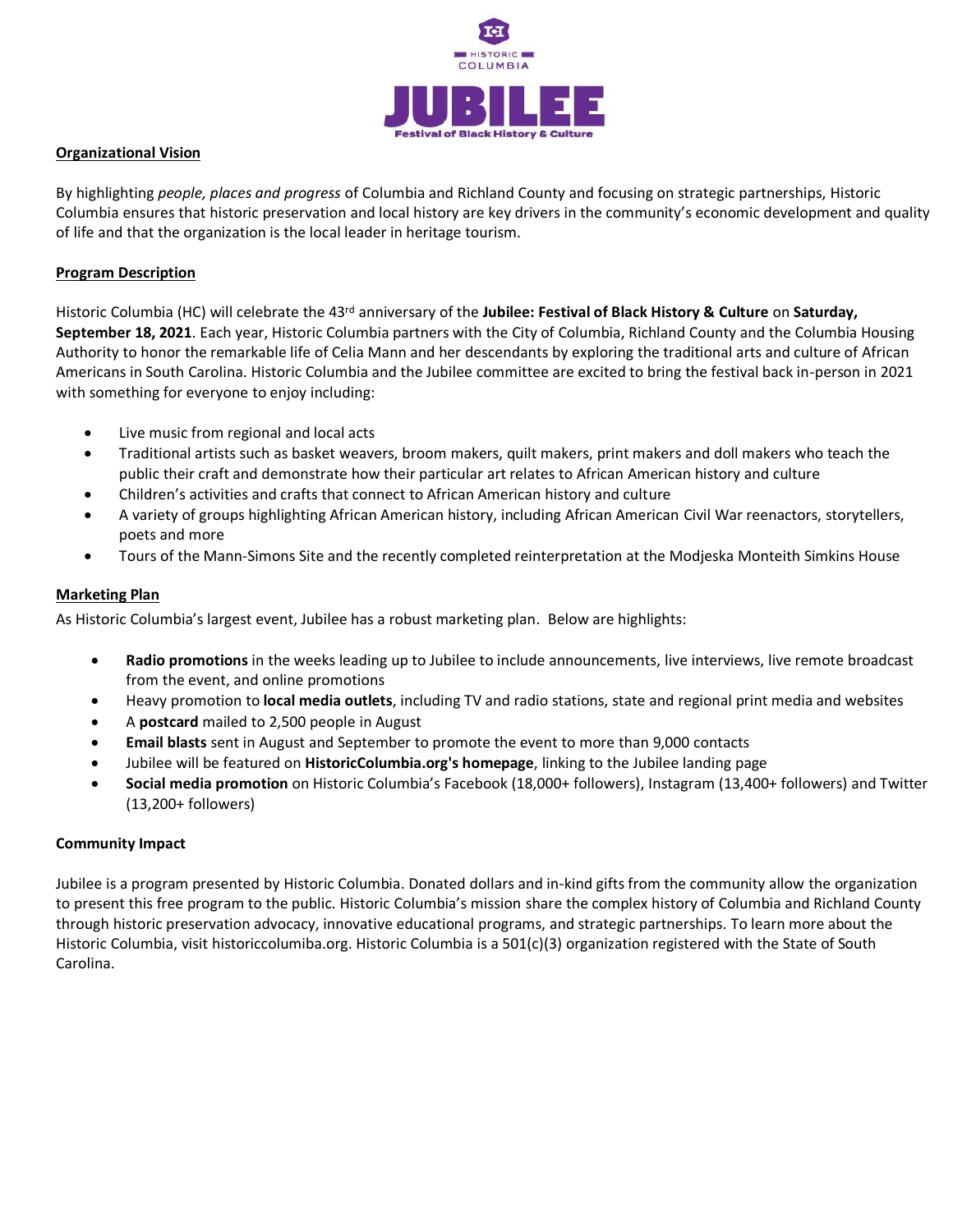

# **Sponsorship Opportunities**

### **\$10,000 Presenting Sponsor Jubilee: Festival of Black History & Culture SOLD**

- Presenting name and/or logo on all marketing collateral
- Prime booth location at festival with two booth spaces
- Recognition as presenting sponsor in the festival press release
- Company name on JubileeSC.org with linkage to sponsor website
- Company logo and website link in Jubilee e-blast
- Tagged mention in an HC Facebook post before the event
- Opportunity to distribute Jubilee marketing materials to your employees and customers

## **\$5,000 Platinum Sponsor**

- Presenting name before and after one of the site tours at Mann-Simons or Modjeska Simkins
- Opportunity for vendor booth at festival
- Opportunity to distribute Jubilee marketing materials to your employees and customers
- Company name and logo on JubileeSC.org with linkage to sponsor website
- Company logo and website link in Jubilee e-blast
- Tagged mention in an HC Facebook post before the event

## **\$2,500 Gold Sponsor**

- Presenting name and logo before one of the musical performances
- Opportunity for vendor booth at festival
- Opportunity to distribute Jubilee marketing materials to your employees and customers
- Company name and logo on JubileeSC.org with linkage to sponsor website
- Company logo and website link in Jubilee e-blast
- Tagged mention in an HC Facebook post before the event

### **\$1,500 Silver Sponsor**

- Company name and logo included in sponsor spotlights throughout virtual festival
- Opportunity for vendor booth at festival
- Opportunity to distribute Jubilee marketing materials to your employees and customers
- Company name on JubileeSC.org with link to sponsor website
- Company name and website link in Jubilee e-blast

### **\$1000 Bronze Sponsor**

- Company name and logo included in sponsor spotlights throughout virtual festival
- Opportunity for vendor booth at festival
- Opportunity to distribute Jubilee marketing materials to your employees and customers

### **\$500 Vendor Sponsor**

• Opportunity for vendor booth at festival

### **For more information, please contact:**

Megan Plott, Director of Development, 803.587.0483 or emai[l mplott@historiccolumbia.org](mailto:wspratt@historiccolumbia.org)